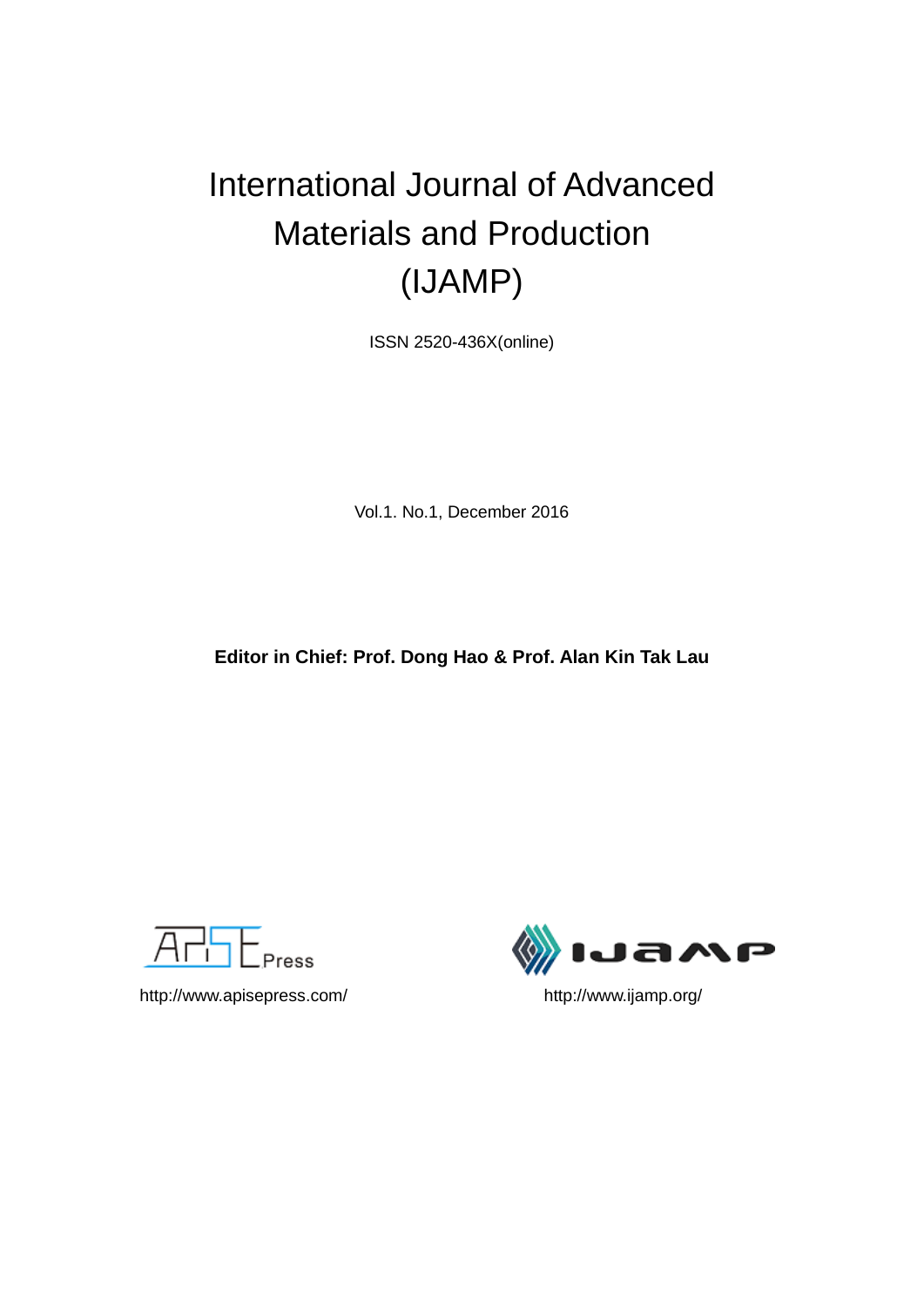## **Instruction of Contribution**

#### **Aims and Scopes**

International Journal of Advanced Materials and Production (IJAMP) reports on cutting-edge research in all branches of the practice and theory on advanced materials and production. The aim is to publish research of high quality and of lasting significance on the materials and production. The scope is broad, from fundamental concepts in materials and production to the analysis of novel phenomena and applications. The approach can be experimental, computational or theoretical.

The journal is an archival peer-reviewed international journal publishing the following types of papers: 1) research papers, 2) reports on advanced case studies, 3) reports on major material and production projects, 4) literature review. IJAMP also encourages the exchange of ideas between chemists, physicists, material scientists, biomedical researchers, engineers and other researchers who are active at the frontiers of this diverse and multidisciplinary field.

#### **Submission Instructions**

Hard copy submissions are not acceptable. All submitted articles should be original unpublished paper with experimental or theoretical research result. Plagiarism is prohibited.

When submitting papers for potential publication in IJAMP, please submit an original editable file. All figures, images, tables, etc. should be embedded into the original file. Detailed instructions on preparing papers for submission can be found in the Template paper and Copyright Transfer Form. Each full paper should be submitted to sub@ijamp.org.

#### **Paper Review**

All published journal papers are referred by international competent researchers and scientists. Therefore, IJAMP adopts the double-blind review principle in peer review process.

- Papers are sent to reviewers for peer review process.
- The reviewers' recommendations determine whether a paper will be accepted / accepted subject to change/ subject to resubmission with significant changes / rejected.
- All papers are refereed, and the Editor–in-Chief reserves the right to refuse any typescript, whether on invitation or otherwise, and to make suggestions or modifications before publication.